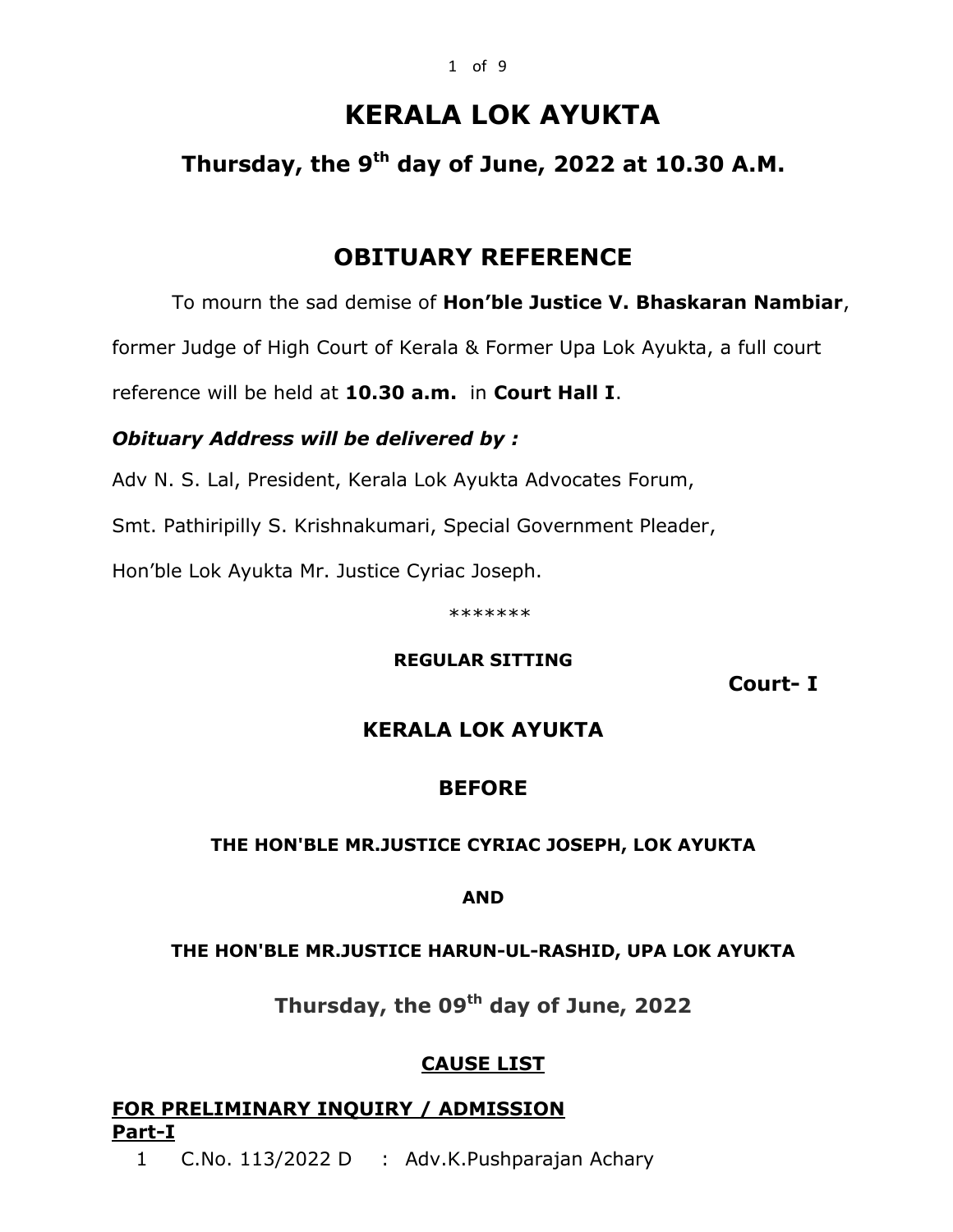2 C.No.114/2022 D : Adv. S.Reghukumar / Adv. Chandramohan Nair

#### **Part-II**

3 C.No.228/2019 C : Adv.Rajaprathap S.J.

### **FOR RETURN OF NOTICE/ APPEARANCES**

4 C.No.562/2018 A : Adv.N.S.Lal Sr.G.P. (R5) Manoj Abraham IPS, Inspector General of Police (Investigating Officer)

### **PLEADINGS**

| 5 | C.No.391/2018 D | : Adv. G.T. Pradeep<br>Sr.G.P (R1, R2, R4, R5)<br>Adv.B.Vasudevan Nair (R3)<br>Adv.K.Mohankumar (R7)<br>Adv.V.S. Bhasurendran Nair (R8, R11, R12)<br>Adv. Manchavilakom. M.Pradeep (R13) |
|---|-----------------|------------------------------------------------------------------------------------------------------------------------------------------------------------------------------------------|
| 6 | C.No.117/2021 D | : Adv.J. Sandhya &<br>Adv. Bindu Gopinath<br>Adv.R.K. Krishnakumar (R1)<br>Sr.G.P. (R2)                                                                                                  |
|   | C.No.02/2022 A  | : Adv. Raju George (Karuvatta) &<br>Ady Colul Rahu C                                                                                                                                     |

Adv. Gokul Babu S. Sr.G.P. (R)

### **PETITIONS**

8 I.A.No. 135/2022 I.A.No. 136/2022 C.No.83/2020 A I.A.No. 392/2021 I.A.No. 393/2021 (Not Admitted) : Mathew P.T. (In Person) Sr.G.P. (R1, R3) Adv.Jithu S. Babu (R4)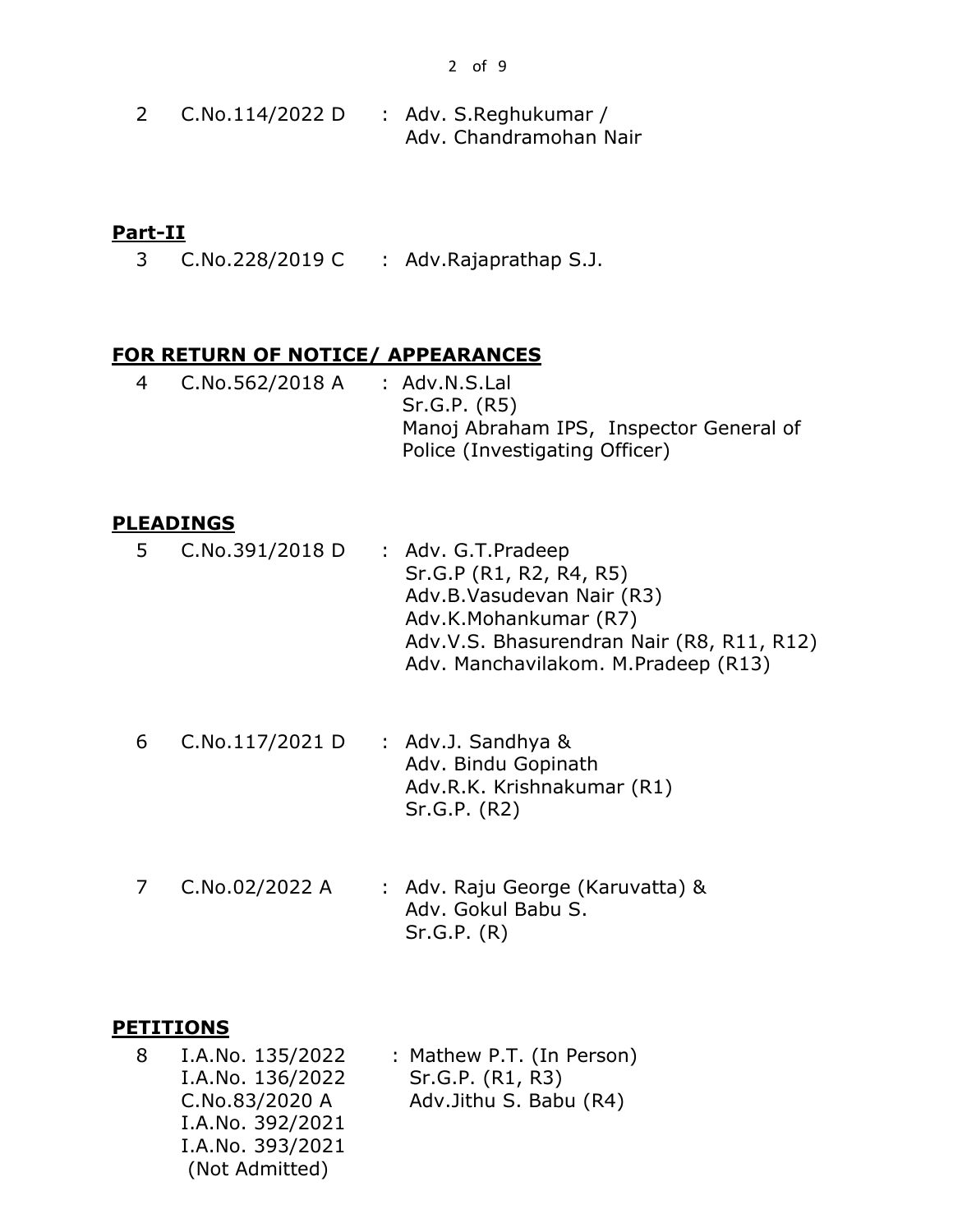### **FOR DISPOSAL**

- 9 C.No.1477/2015 D : S.Sunilkumar (In Person) Sr.G.P (R1)
	- Adv.A.M.Mukthar & Adv.M.Salahudeen (R3)

### **FOR HEARING ON COMPLAINT**

### **Kerala Automobile Cases (Item No. 10 to 34)**

| 10 | C.No.874/2018 D | : Adv.M.S.Vijayachandra Babu &<br>Adv.Jithu S. Babu<br>Adv.Ajith S Nair (R1)<br>Sr.G.P. (R2, R3) |
|----|-----------------|--------------------------------------------------------------------------------------------------|
| 11 | C.No.875/18 D   | : Adv.M.S.Vijayachandra Babu &<br>Adv.Jithu S. Babu<br>Adv.Ajith S.Nair (R1)<br>Sr.G.P. (R2, R3) |
| 12 | C.No.876/18 D   | : Adv.M.S.Vijayachandra Babu &<br>Adv.Jithu S. Babu<br>Adv.Ajith S.Nair (R1)<br>Sr.G.P. (R2, R3) |
| 13 | C.No.877/18 D   | : Adv.M.S.Vijayachandra Babu &<br>Adv.Jithu S. Babu<br>Adv.Ajith S.Nair (R1)<br>Sr.G.P. (R2, R3) |
| 14 | C.No.878/18 D   | : Adv.M.S.Vijayachandra Babu &<br>Adv.Jithu S. Babu<br>Adv.Ajith S.Nair (R1)<br>Sr.G.P. (R2, R3) |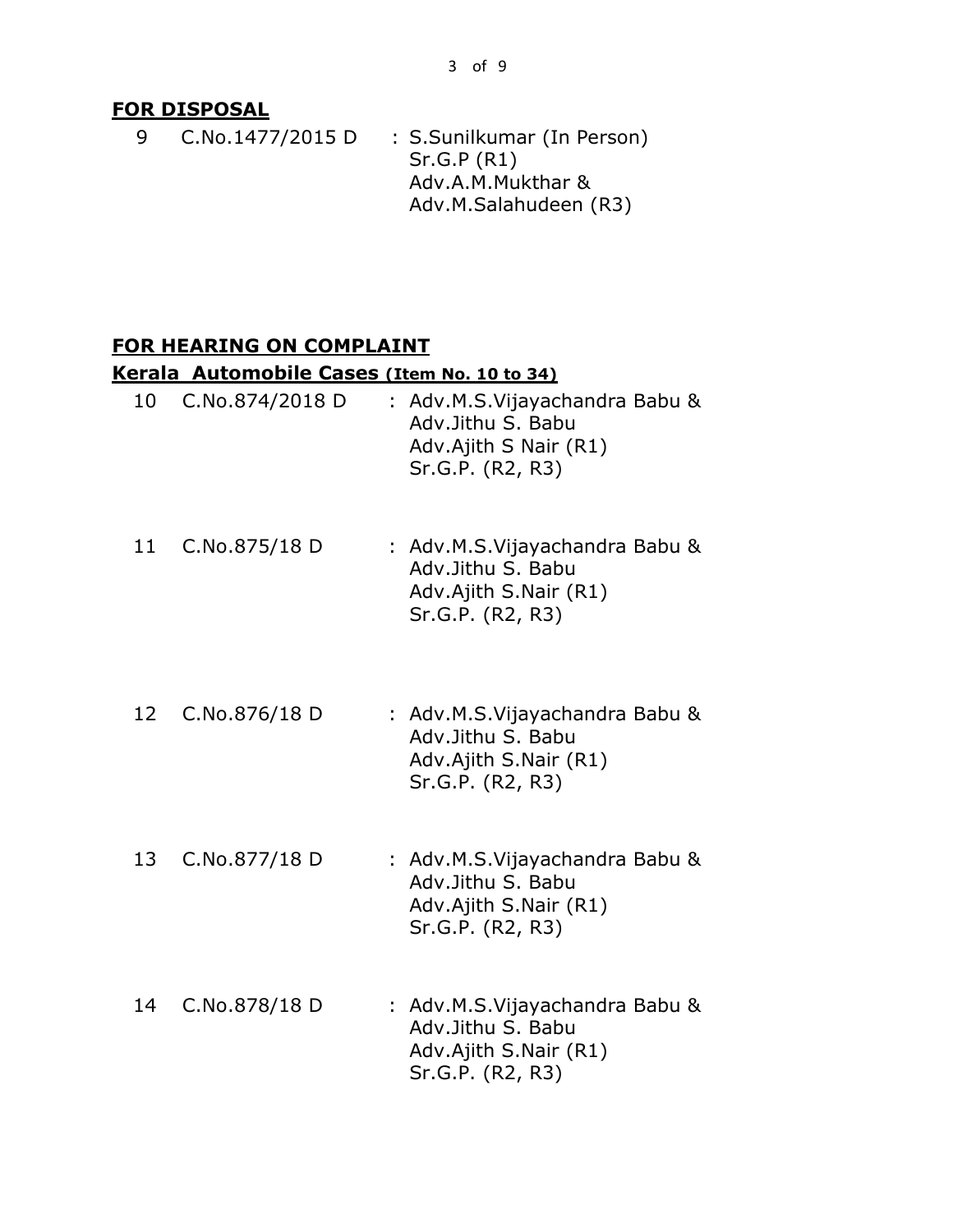|    |               | 4 of 9                                                                                            |  |
|----|---------------|---------------------------------------------------------------------------------------------------|--|
| 15 | C.No.879/18 D | : Adv.M.S.Vijayachandra Babu &<br>Adv.Jithu S. Babu<br>Adv.Ajith S.Nair (R1)<br>Sr.G.P. (R2, R3)  |  |
| 16 | C.No.880/18 D | : Adv.M.S.Vijayachandra Babu &<br>Adv.Jithu S. Babu<br>Adv.Ajith S.Nair (R1)<br>Sr.G.P. (R2, R3)  |  |
| 17 | C.No.881/18 A | : Adv.M.S.Vijayachandra Babu &<br>Adv.Jithu S. Babu<br>Adv.Ajith S.Nair (R1)<br>Sr.G.P. (R2, R3)  |  |
| 18 | C.No.882/18 A | : Adv.M.S.Vijayachandra Babu &<br>Adv.Jithu S. Babu<br>Adv.Ajith S.Nair (R1)<br>Sr.G.P. (R2, R3)  |  |
| 19 | C.No.883/18 A | : Adv.M.S.Vijayachandra Babu &<br>Adv.Jithu S. Babu<br>Adv.Ajith S.Nair (R1)<br>Sr.G.P. (R2, R3)  |  |
| 20 | C.No.884/18 A | : Adv.M.S.Vijayachandra Babu &<br>Adv. Jithu S. Babu<br>Adv.Ajith S.Nair (R1)<br>Sr.G.P. (R2, R3) |  |

- 21 C.No.885/18 A : Adv.M.S.Vijayachandra Babu & Adv.Jithu S. Babu Adv.Ajith S.Nair (R1) Sr.G.P. (R2, R3)
- 22 C.No.886/18 A : Adv.M.S.Vijayachandra Babu & Adv.Jithu S. Babu Adv.Ajith S.Nair (R1) Sr.G.P. (R2, R3)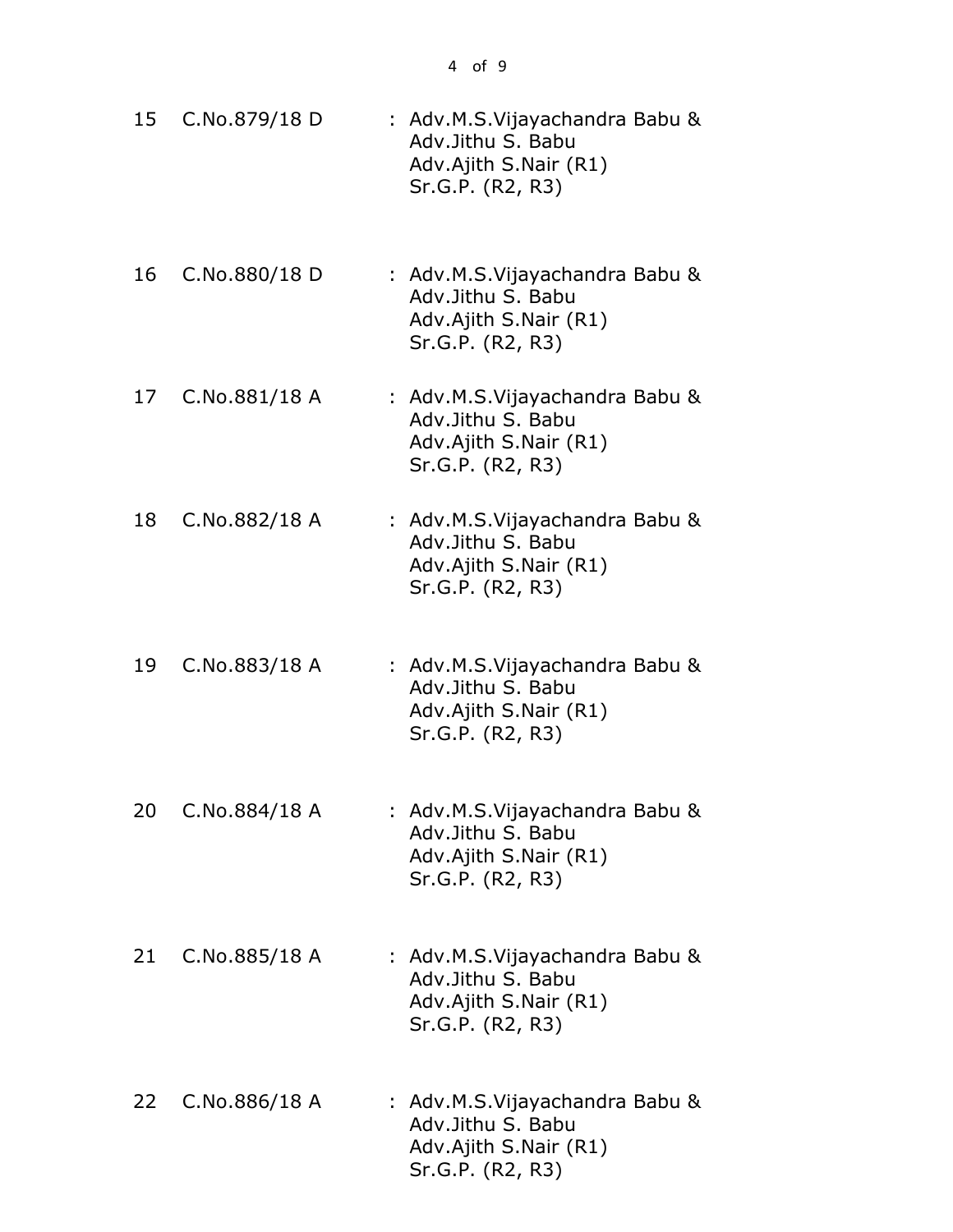5 of 9

- 23 C.No.887/18 A : Adv.M.S.Vijayachandra Babu & Adv.Jithu S. Babu Adv.Ajith S.Nair (R1) Sr.G.P. (R2, R3)
- 24 C.No.888/18 A : Adv.M.S.Vijayachandra Babu & Adv.Jithu S. Babu Adv.Ajith S.Nair (R1) Sr.G.P. (R2, R3)
- 25 C.No.889/18 A : Adv.M.S.Vijayachandra Babu & Adv.Jithu S. Babu Adv.Ajith S.Nair (R1) Sr.G.P. (R2, R3)
- 26 C.No.890/18 A : Adv.M.S.Vijayachandra Babu & Adv.Jithu S. Babu Adv.Ajith S.Nair (R1) Sr.G.P. (R2, R3)
- 27 C.No.891/18 B : Adv.M.S.Vijayachandra Babu & Adv.Jithu S. Babu Adv.Ajith S.Nair (R1) Sr.G.P. (R2, R3)
- 28 C.No.892/18 B : Adv.M.S.Vijayachandra Babu & Adv.Jithu S. Babu Adv.Ajith S.Nair (R1) Sr.G.P (R2, R3)
- 29 C.No.893/18 B : Adv.M.S.Vijayachandra Babu & Adv.Jithu S. Babu Adv.Ajith S.Nair (R1) Sr.G.P. (R2, R3)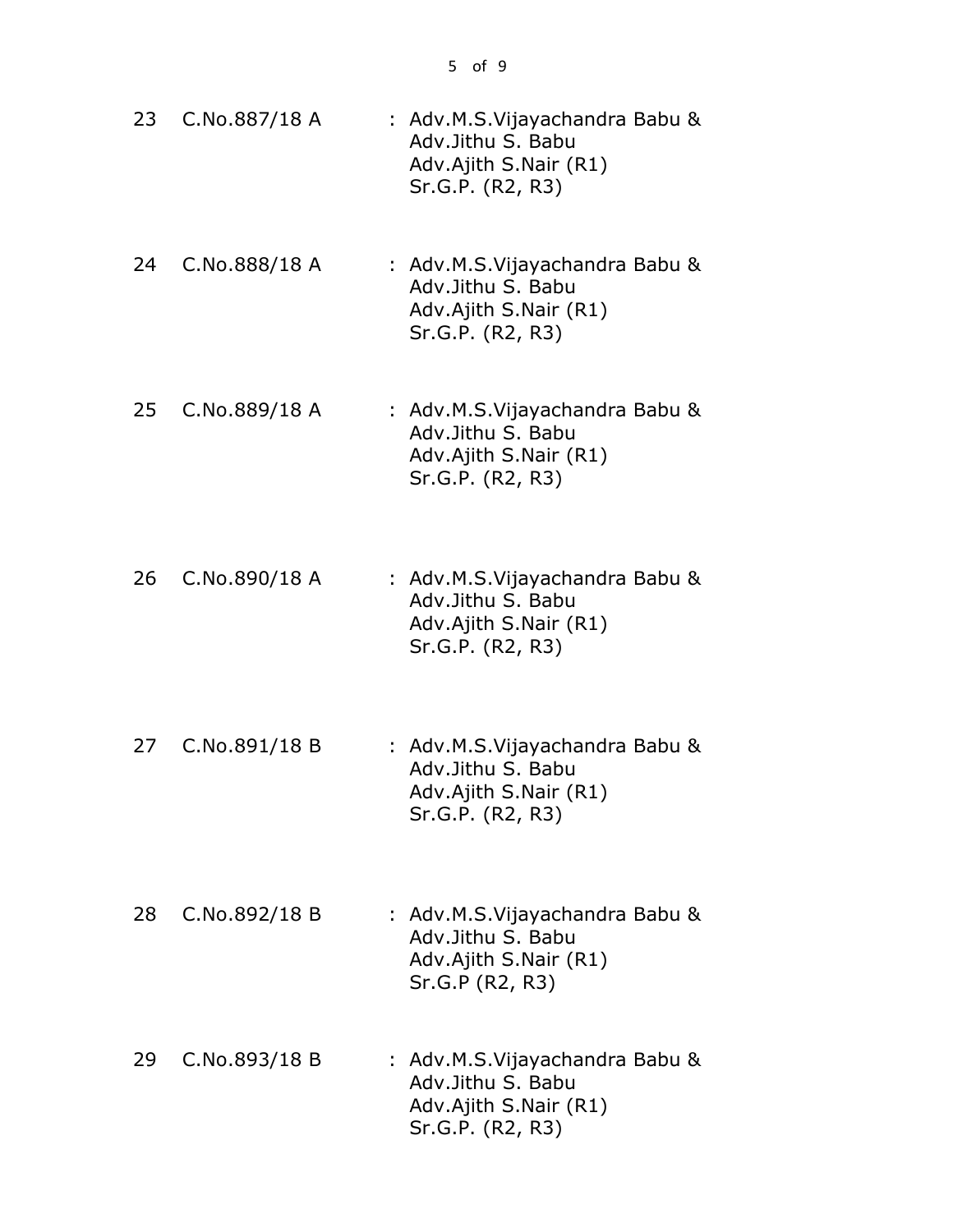- 30 C.No.894/18 B : Adv.M.S.Vijayachandra Babu & Adv.Jithu S. Babu Adv.Ajith S.Nair (R1) Sr.G.P. (R2, R3)
- 31 C.No.895/18 B : Adv.M.S.Vijayachandra Babu & Adv.Jithu S. Babu Adv.Ajith S.Nair (R1) Sr.G.P. (R2, R3)
- 32 C.No.896/18 B : Adv.M.S.Vijayachandra Babu & Adv.Jithu S. Babu Adv.Ajith S.Nair (R1) Sr.G.P. (R2, R3)
- 33 C.No.934/18 B : Adv.M.S.Vijayachandra Babu & Adv.Jithu S. Babu Adv.Ajith S.Nair (R1) Sr.G.P (R2, R3)
- 34 C.No.191/2020 D : Adv.Jithu S. Babu Adv.Ajith S. Nair (R1) Sr.G.P (R2, R3)
- 35 C. No. 1492/2011 C : Adv. V. Sukumara Pillai I. A. No. 1291/2018 Sr. G. P. (R1, R5, R6) Adv. Vishnu Nair (R2, R3) Adv. K. Sugunan (R4)
- 36 C.No.6/2017 A : Adv.K.P.Balakrishnan Sr.G.P. (R1, R2, R5) Adv.Shaji Chellappan & Adv.Dr.M.Abdul Samad (R3, R4)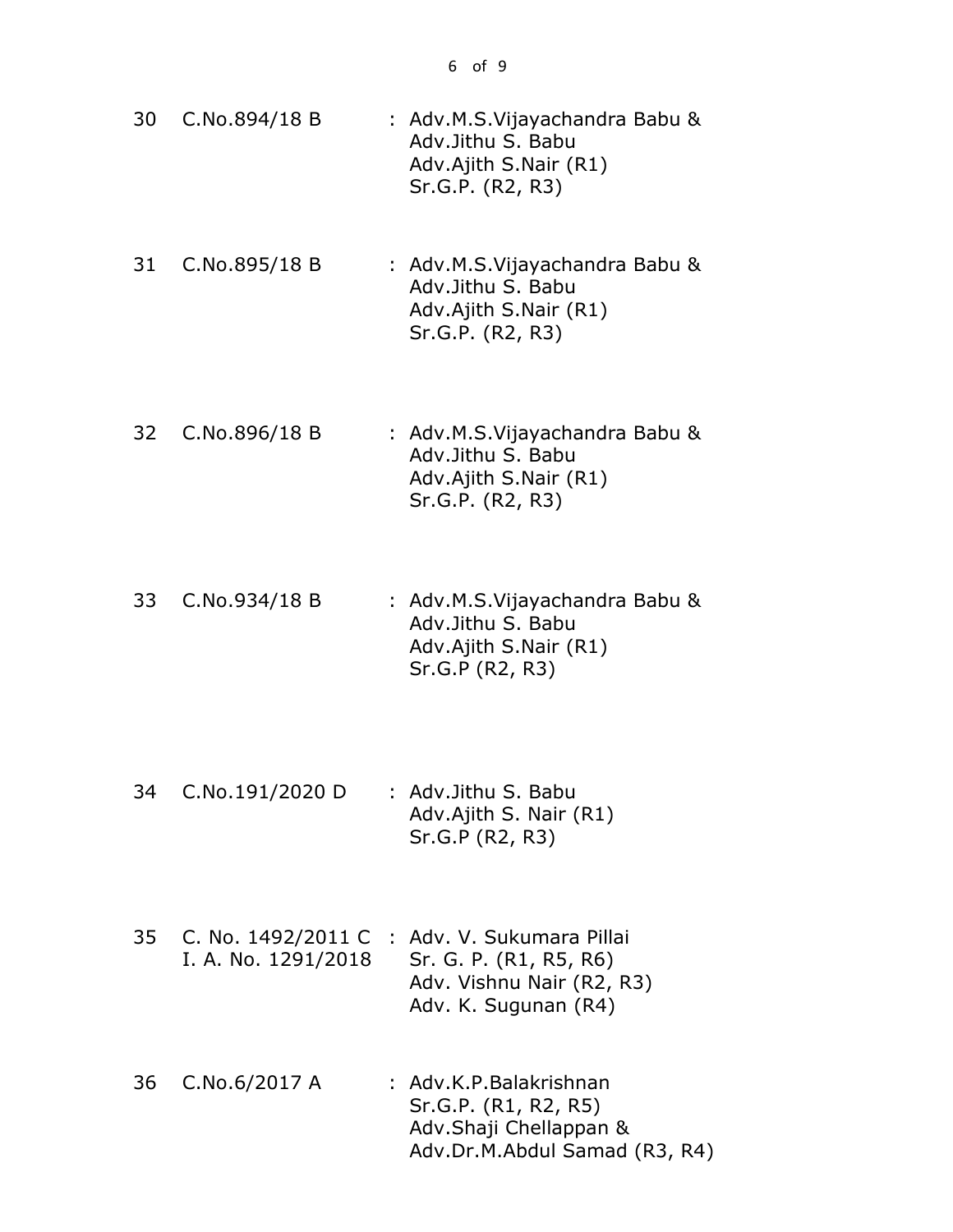| 37 | C.No.611/2017 B  | : Adv.R.Preetha Kumari &             |
|----|------------------|--------------------------------------|
|    | I.A.No.1554/2018 | Adv.S.Sree Hari                      |
|    | I.A.No.1555/2018 | Sr.G.P.(R1 to R3)                    |
|    | I.A.No.1648/2018 | Adv.A.G.Girish Kumar (in IA.1554/18, |
|    | I.A.No. 612/2019 | IA.1555/18, IA. 1648/18 & IA.612/19) |
|    | I.A.No. 188/2022 |                                      |

38 C.No.1129/2017 A I.A.No. 311/2021 : Adv. K.P Balakrishnan Sr. G.P (R1, R2, R5) Adv. Shaji Chellappan & Adv. Dr. M. Abdul Samad (R3, R4)

\*\*\*\*\*\*\*\*\*\*\*\*\*\*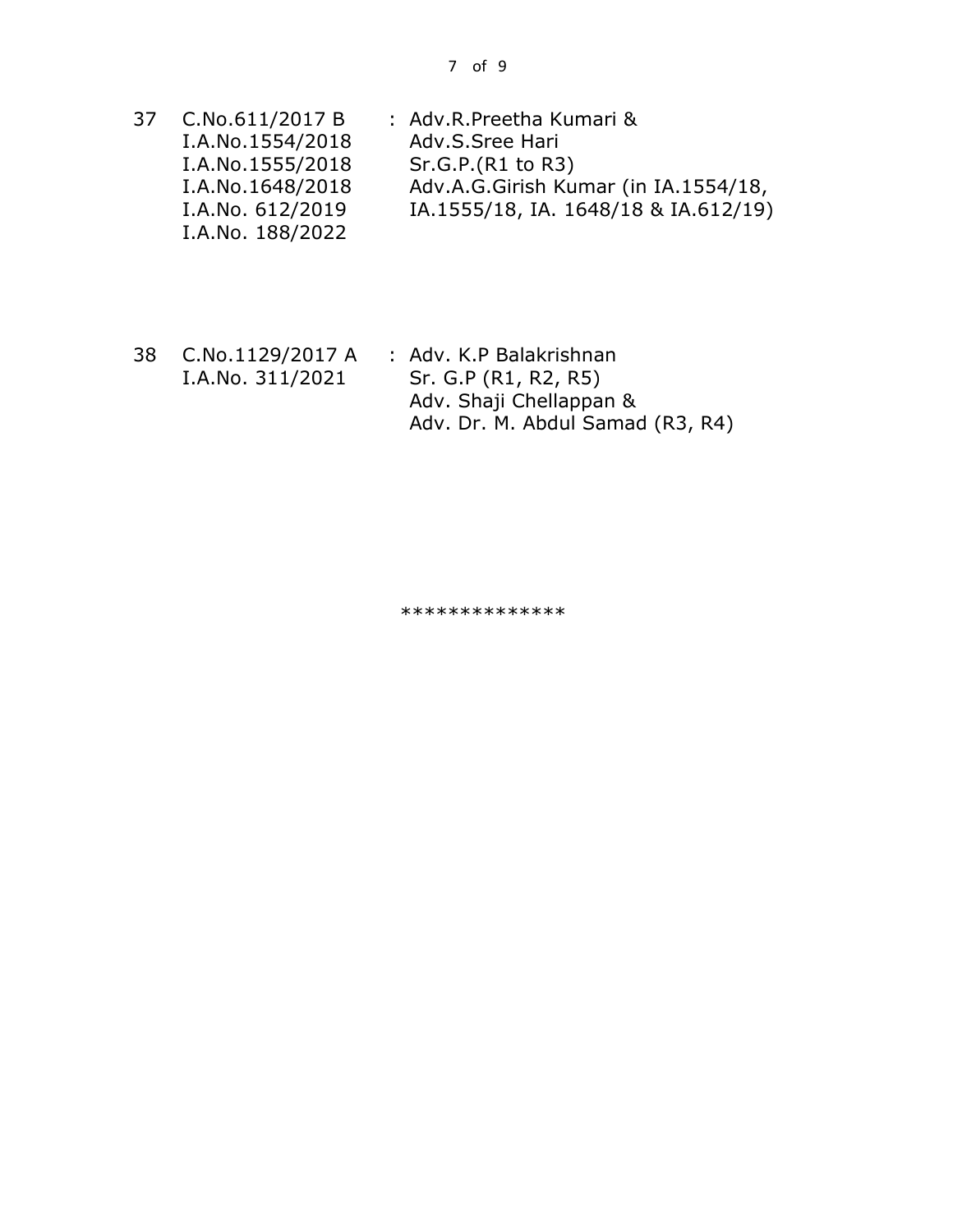### **COURT-II**

### **KERALA LOK AYUKTA**

#### **BEFORE**

#### **THE HON'BLE MR.JUSTICE BABU MATHEW P. JOSEPH, UPA LOK AYUKTA**

## **Thursday, the 09th day of June, 2022**

### **CAUSE LIST FOR PRELIMINARY INQUIRY / ADMISSION Part-I**

Nil

### **Part-II**

1 C.No. 43/2022 A : Adv.T.L. Sreeram

#### **PLEADINGS**

| <sup>2</sup> | C.No.87/2021 A   | : Adv. Hari.S. Nair        |
|--------------|------------------|----------------------------|
|              | I.A.No. 135/2021 | Sr.G.P. (R1)               |
|              |                  | Adv.J.Francis (R2)         |
|              |                  | Adv.Syamkrishnan M.S. (R3) |
|              |                  | Adv.M.Anil Prasad (R4)     |

### **FOR STAY REPORT**

3 C.No. 737/2015 B I.A No.1313/2018 : Adv. K. S. Rajeev Adv. K. S. Leena Chand (R1, R3, R4) Sr.G.P. (R5, R6, R7, R8)

### **FOR STEPS/EVIDENCE**

- 4 C.No.966/2018 A : Adv.Vettoor S.Prakash Sr.G.P (R1, R2)
- 5 C.No.681/2018 A : Adv.G.S.Kalkura I.A.No. 78/2020 Sr.G.P. (R1, R2)